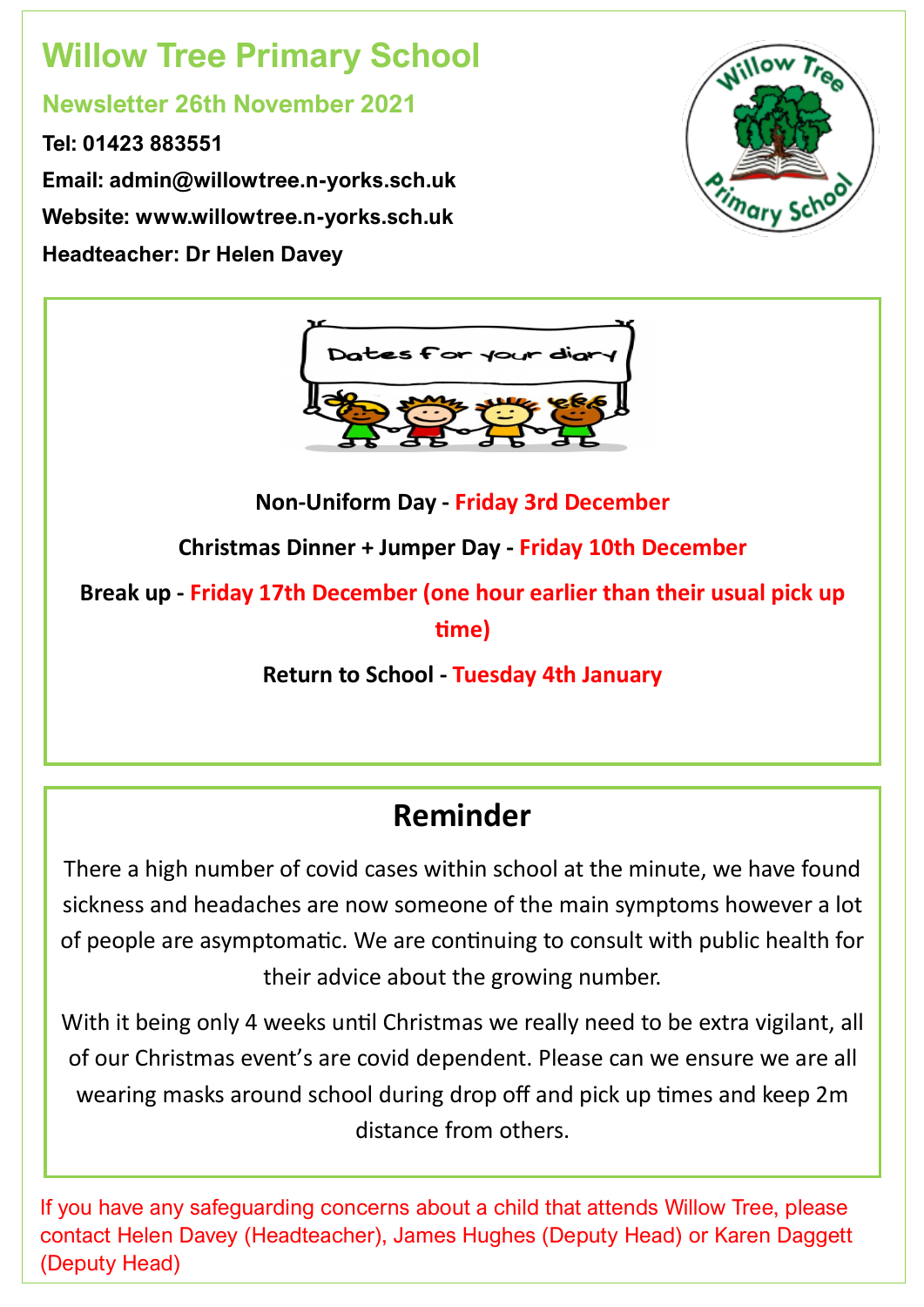

## **Christmas Menu**

Friday 10th December



### Mains

Roast Turkey & **Christmas Chipolatas** 



Or



Roast Winter Vegetable Puff **Pastry Sleigh** 

## Sídes

Santa's Seasonal Stuffing Mrs Claus' Creamy Mashed or Roast Potatoes A Merry Mix of Sprouts, Carrots & Peas The Grinch's Gravy

### Dessert

Chocolate Orange Christmas Cookies



£2.40 payable in advance using Parentpay

If your child doesn't usually have school dinners, please click on the link below to order\*:

#### https://forms.office.com/r/3t7VkBcehc

your child normally has school dinners you DO NOT need to pre-order



\*Last date for ordering is Friday 3rd December\*





If you have any safeguarding concerns about a child that attends Willow Tree, please contact Helen Davey (Headteacher), James Hughes (Deputy Head) or Karen Daggett (Deputy Head)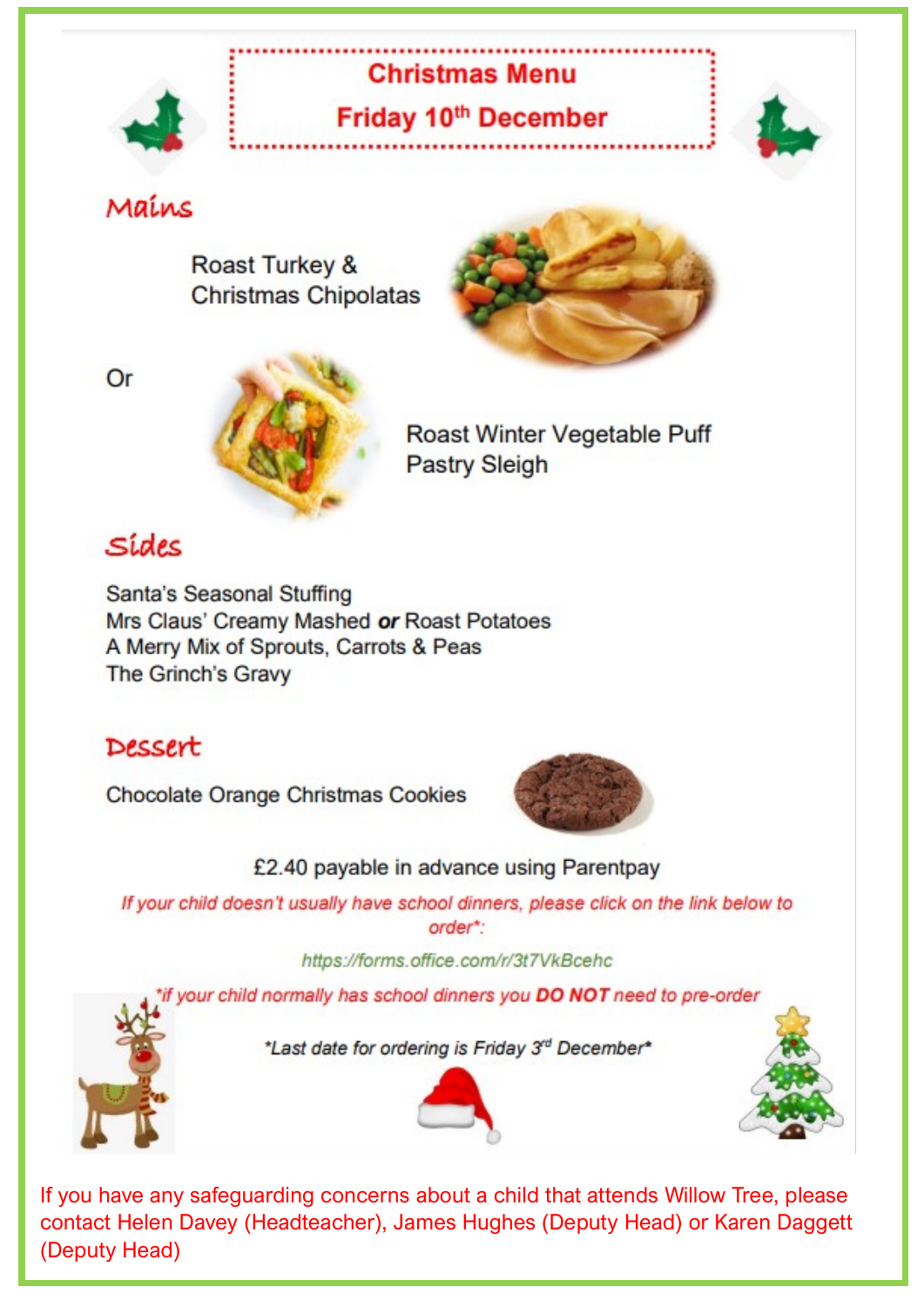## **Flu Immunisations**

There will be a walk in clinic for Flu Immunisations that was missed at Knaresborough Community Centre on **Tuesday 7th December at 15:00-16:30**.





Willow Tree Primary School raised £440.90 for Children In Need.

This is an amazing effort from everyone coming in their PJ's!

Thank you so much for all your donations to this amazing cause.



## **Spring Term Clubs**

Keep an eye out for clubs starting next term, clubs will include sports, language and dance! Keep an eye out for the new programme for clubs coming very soon.





If you have any safeguarding concerns about a child that attends Willow Tree, please contact Helen Davey (Headteacher), James Hughes (Deputy Head) or Karen Daggett (Deputy Head)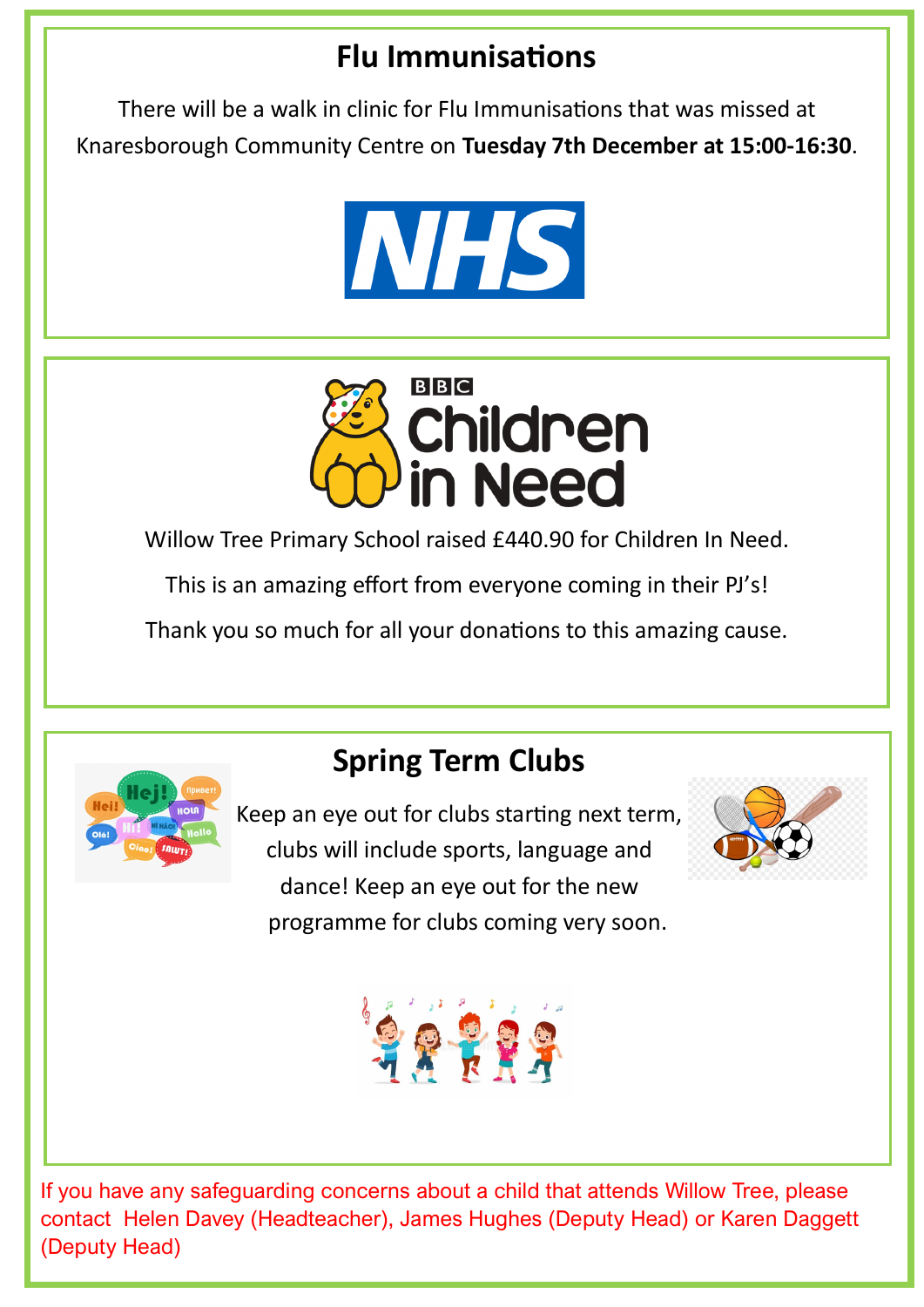## **December Dates**

Take a look at the 'December Dates' letter that has been sent out today with all of the festive dates coming up!

It has all the information on the different activities taking place throughout December leading up to Christmas.



## **Christmas Jumper Day**

Christmas Jumper Day is on Friday 10th December. Remember to wear your best Christmas jumpers and make your donations to save the children. Details of how to do this will follow.





If you have any safeguarding concerns about a child that attends Willow Tree, please contact Helen Davey (Headteacher), James Hughes (Deputy Head) or Karen Daggett